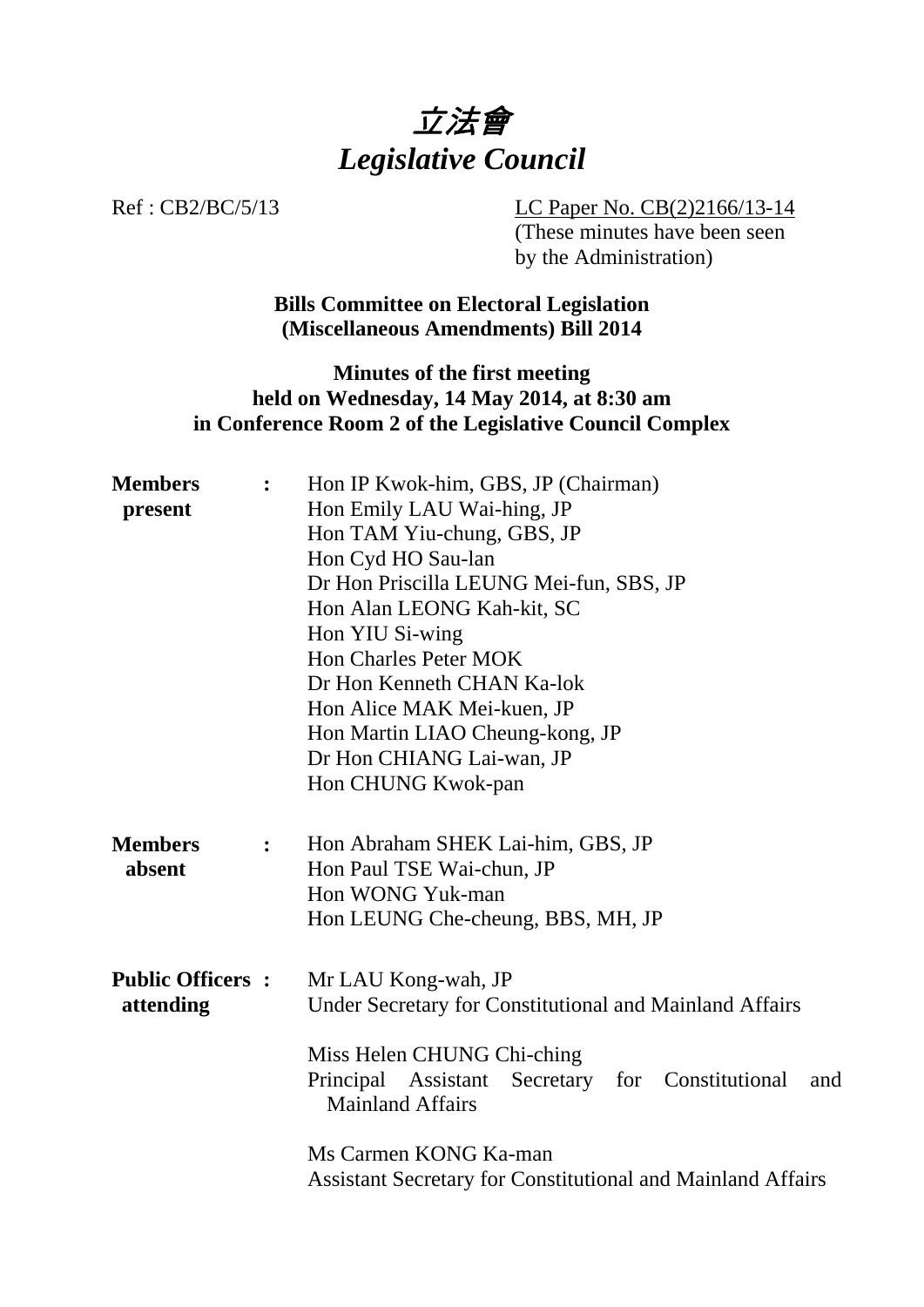|                               |                | Mr Henry KEUNG Pit-kai<br><b>Assistant Secretary for Constitutional and Mainland Affairs</b>                |  |
|-------------------------------|----------------|-------------------------------------------------------------------------------------------------------------|--|
|                               |                | Mr LI Pak-hong<br><b>Chief Electoral Officer</b><br><b>Registration and Electoral Office</b>                |  |
|                               |                | Mr SHUM Nam-lung<br>Deputy Chief Electoral Officer (Operations)<br><b>Registration and Electoral Office</b> |  |
|                               |                | Miss Emma WONG<br><b>Senior Government Counsel</b><br>Department of Justice                                 |  |
|                               |                | Mr Henry CHAN Ngai-him<br><b>Acting Senior Government Counsel</b><br>Department of Justice                  |  |
| <b>Clerk</b> in<br>attendance | $\ddot{\cdot}$ | Ms Joanne MAK<br>Chief Council Secretary (2) 3                                                              |  |
| <b>Staff in</b><br>attendance | $\ddot{\cdot}$ | Mr Kelvin LEE<br>Assistant Legal Adviser 1                                                                  |  |
|                               |                | Miss Cindy HO<br>Senior Council Secretary (2) 3                                                             |  |
|                               |                | Mrs Fonny TSANG<br>Legislative Assistant (2) 3                                                              |  |

 $- 2 - 1$ 

#### Action

# **I. Election of Chairman**

1. Mr IP Kwok-him was elected Chairman of the Bills Committee. Members agreed that election of a deputy chairman was not necessary.

### **II. Meeting with the Administration**

[LC Paper Nos. LS48/13-14 and CB(2)1509/13-14(01)]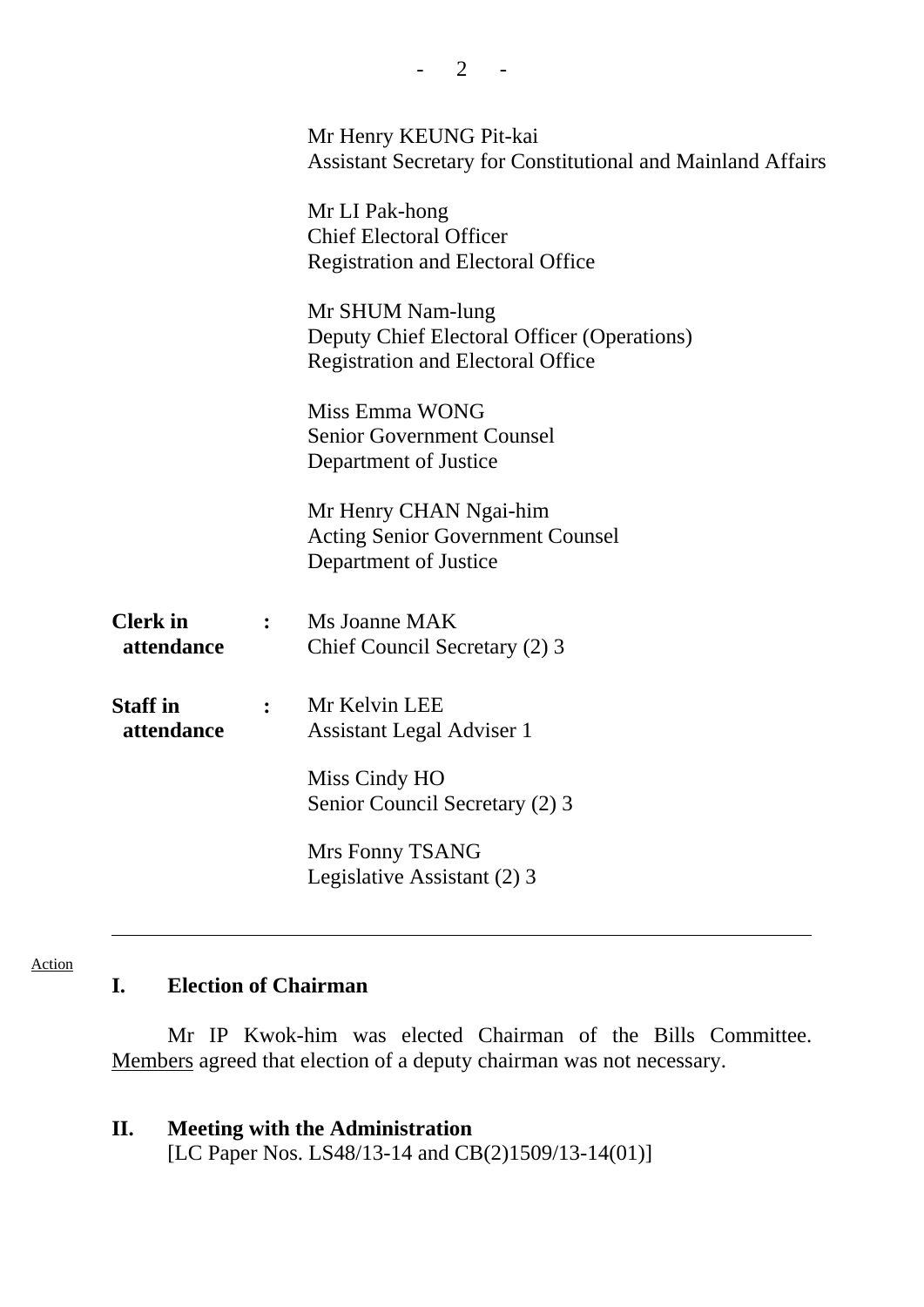2. The Bills Committee deliberated (index of proceedings attached at **Annex**).

### Follow-up actions required of the Administration

**Admin**  3. The Bills Committee requested the Administration to provide written response to the following issues raised by members -

### *Extension of electoral deadlines in case of inclement weather*

(a) some members proposed that similar arrangements of deadline extension should also be introduced to cater for other unforeseen circumstances, such as in case of a landslip warning, thunderstorm warning, regional flooding, etc. Dr Priscilla LEUNG proposed adding a new category under which extension of the electoral deadlines was allowed if the deadline of the relevant acts or proceedings was unable to be met for "reasons of force majeure";

### *Inclusion of electors who have voluntarily requested voter de-registration in the omissions list ("OL")*

- (b) Mr CHUNG Kwok-pan queried whether the Chinese rendition of the name of OL "遭剔除者名單" should be changed as the name was not meant to include the category of electors who had voluntarily requested voter de-registration; and
- (c) Mr CHUNG Kwok-pan's suggestion of categorizing the entries on OL by reasons of their omission.
- **Admin** 4. The Administration was also requested to follow up on individual cases related to voter registration brought up by some members –
	- (a) a case involving a registered elector who discovered that a letter from the Registration and Electoral Office ("REO") was sent to an incorrect address, and, if administrative error on the part of REO was involved, the handling of similar cases;
	- (b) case(s) allegedly involving elector(s) who had each been issued four ballot papers in the 2012 Legislative Council ("LegCo") Election; and
	- (c) case(s) allegedly involving electors of the Textiles and Garment functional constituency who did not engage in textiles and garment business but other businesses.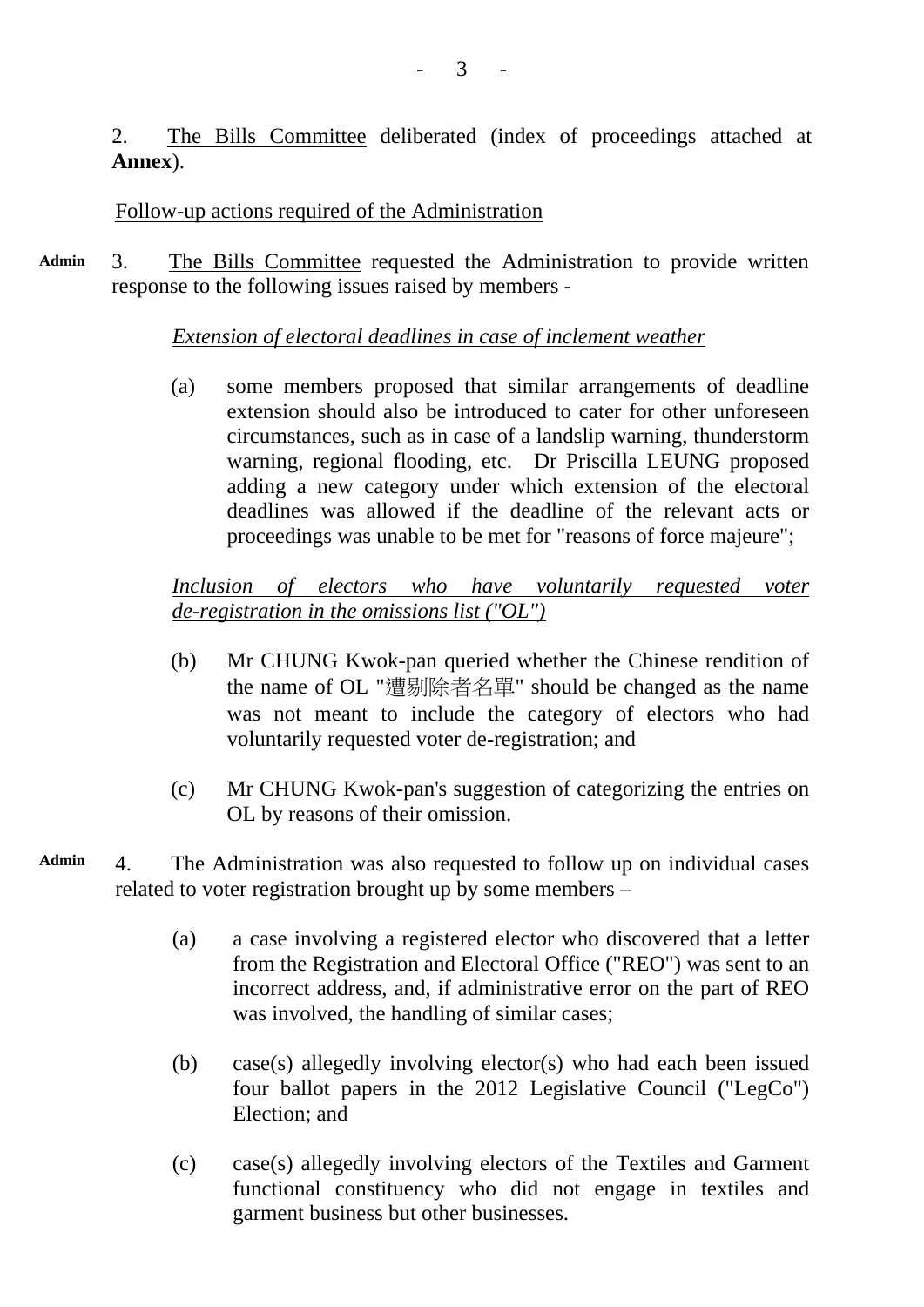*(Post-meeting note: The Administration's follow up on issues raised at the meeting on 14 May 2014 was issued on 23 May 2014 vide LC Paper No. CB(2)1599/13-14(01).)*

### Meeting schedule

- 5. Members agreed that the next two meetings would be held as follows
	- (a) 26 May 2014 (Monday) from 8:30 am to 10:30 am; and
	- (b) 31 May 2014 (Saturday) from 9:00 am to 1:00 pm.

#### Invitation for public views

6. Members agreed to receive public views on the Bill at the meeting on 31 May 2014. In this connection, a general notice to invite submissions would be posted on the website of the LegCo. In line with the usual practice, the 18 District Councils would also be invited to submit views on the Bill.

#### **III. Any other business**

7. There being no other business, the meeting ended at 10:20 am.

Council Business Division 2 Legislative Council Secretariat 31 July 2014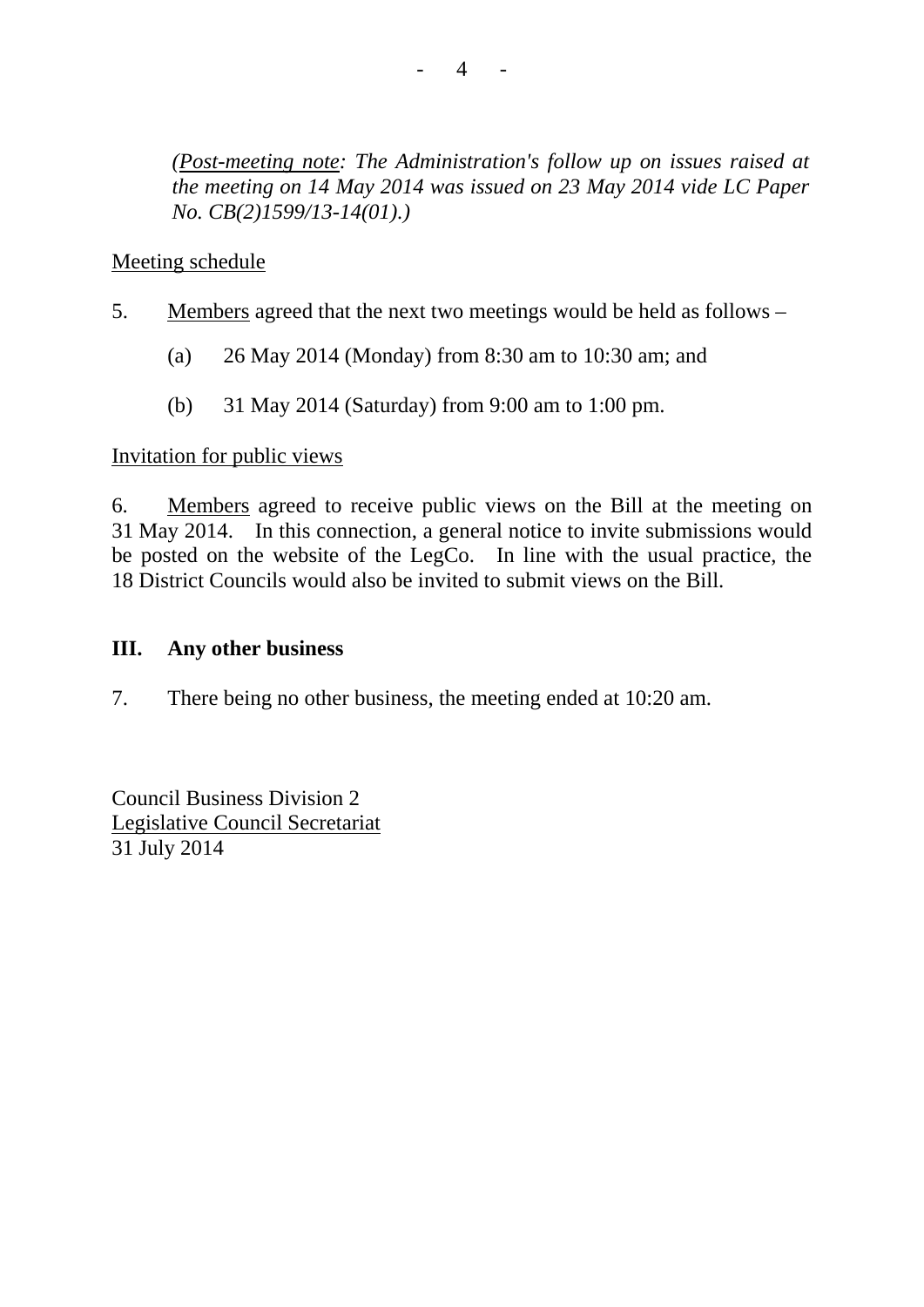**Annex** 

## **Proceedings of the first meeting of the Bills Committee on Electoral Legislation (Miscellaneous Amendments) Bill 2014 on Wednesday, 14 May 2014, at 8:30 am in Conference Room 2 of the Legislative Council Complex**

| <b>Time Marker</b> | Speaker(s)                                                                                                           | Subject(s)                                                                                                                                                                                                                                                                                                                                                                                                                                                                       | <b>Action</b><br>required               |
|--------------------|----------------------------------------------------------------------------------------------------------------------|----------------------------------------------------------------------------------------------------------------------------------------------------------------------------------------------------------------------------------------------------------------------------------------------------------------------------------------------------------------------------------------------------------------------------------------------------------------------------------|-----------------------------------------|
| 000230 - 000353    | Mr TAM Yiu-chung<br>Mr Martin LIAO<br>Mr CHUNG Kwok-pan<br>Mr YIU Si-wing<br>Mr IP Kwok-him                          | <b>Election of Chairman</b>                                                                                                                                                                                                                                                                                                                                                                                                                                                      |                                         |
| 000354 - 001046    | Chairman<br>Administration                                                                                           | Opening remarks<br>Briefing by the Administration on the Bill.                                                                                                                                                                                                                                                                                                                                                                                                                   |                                         |
| 001047 - 001732    | Chairman<br>Ms Cyd HO<br>Mr TAM Yiu-chung<br>Mr Martin LIAO                                                          | Discussion on the approach to scrutinise the Bill.<br>Arrangements for receiving public views.                                                                                                                                                                                                                                                                                                                                                                                   |                                         |
|                    | (1) Extension of electoral deadlines in case of inclement weather                                                    |                                                                                                                                                                                                                                                                                                                                                                                                                                                                                  |                                         |
| 001733 - 002323    | Chairman<br>Ms Cyd HO<br>Mr Martin LIAO<br>Mr TAM Yiu-chung<br>Mr YIU Si-wing<br>Administration<br>Mr CHUNG Kwok-pan | Ms Cyd HO's enquiry on the current arrangement<br>for extension of electoral deadlines in case of<br>inclement weather and the Administration's<br>response.                                                                                                                                                                                                                                                                                                                     |                                         |
| 002324 - 003001    | Chairman<br>Mr YIU Si-wing<br>Administration<br>Dr Priscilla LEUNG                                                   | Dr Priscilla LEUNG proposed adding a new<br>category under which extension of electoral<br>deadlines was allowed if the deadline of the<br>relevant acts or proceedings was unable to be met<br>for "reasons of force majeure".<br>The Administration responded that the deadline<br>extension mechanism should be introduced based<br>on clear and objective gale and black rainstorm<br>warnings. Nevertheless, the Administration agreed<br>to consider members' suggestions. | <b>Admin</b><br>(para. 3 of<br>minutes) |
| 003002 - 003658    | Chairman<br>Ms Cyd HO<br>Administration                                                                              | Ms Cyd HO was<br>whether<br>concerned<br>the<br>submission<br>of<br>registration<br>("VR")<br>voter<br>applications by electronic means might also be<br>affected in case of a major system failure and<br>whether extension of the relevant deadline would<br>be considered in such situation.                                                                                                                                                                                  |                                         |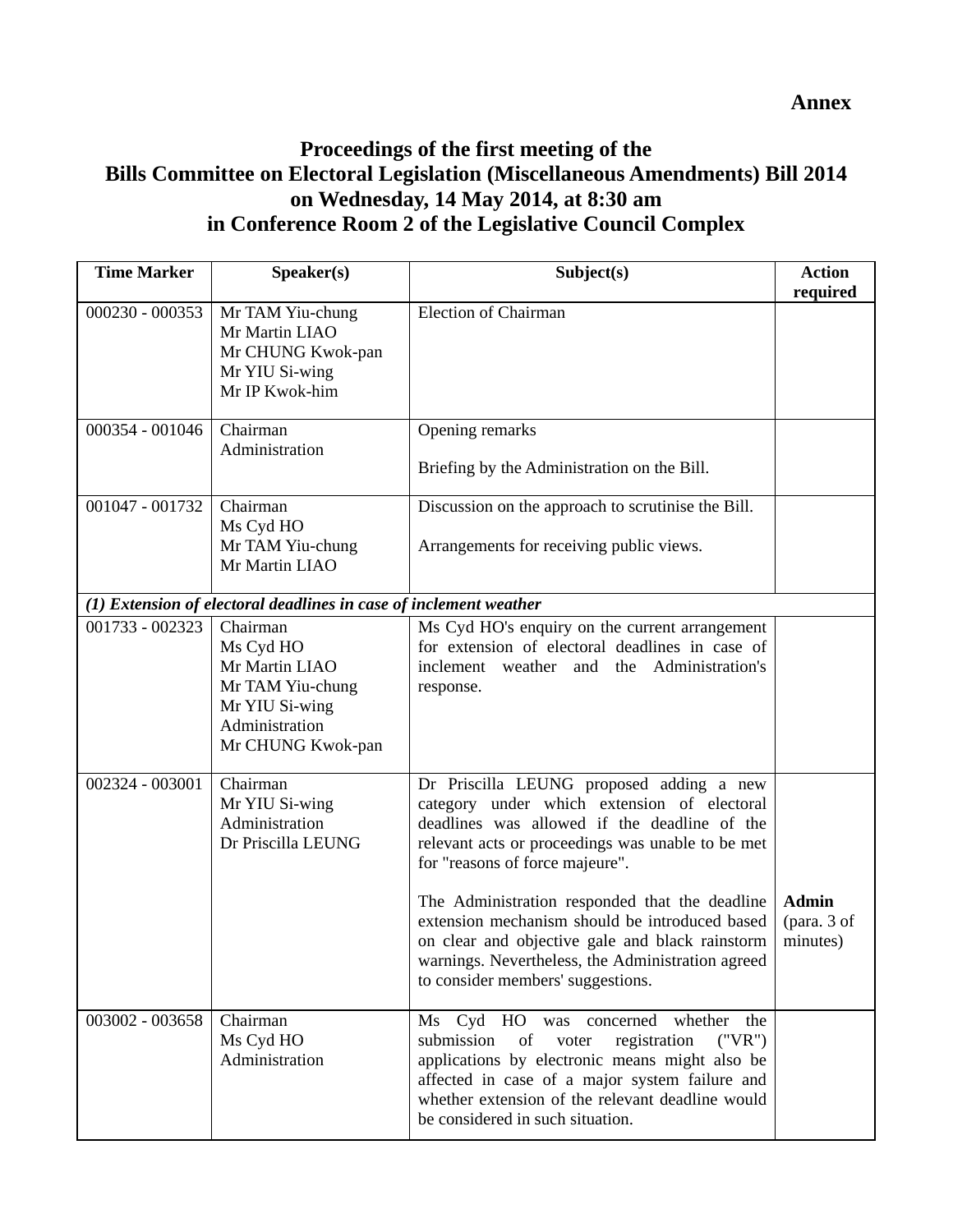| <b>Time Marker</b>                                                                                   | Speaker(s)                                      | Subject(s)                                                                                                                                                                                                                                                                                                                                                                                                                                                                                                                                                                                                                                                                                                                                                                                                                                                                                                                                                                                                                                                                                                                                                                                                                                                                  | <b>Action</b><br>required |
|------------------------------------------------------------------------------------------------------|-------------------------------------------------|-----------------------------------------------------------------------------------------------------------------------------------------------------------------------------------------------------------------------------------------------------------------------------------------------------------------------------------------------------------------------------------------------------------------------------------------------------------------------------------------------------------------------------------------------------------------------------------------------------------------------------------------------------------------------------------------------------------------------------------------------------------------------------------------------------------------------------------------------------------------------------------------------------------------------------------------------------------------------------------------------------------------------------------------------------------------------------------------------------------------------------------------------------------------------------------------------------------------------------------------------------------------------------|---------------------------|
|                                                                                                      |                                                 | The Administration's response that in the event of<br>a major system failure, submission of documents<br>could still be made through alternative means such<br>as submission in person or by fax transmission.                                                                                                                                                                                                                                                                                                                                                                                                                                                                                                                                                                                                                                                                                                                                                                                                                                                                                                                                                                                                                                                              |                           |
| 003659 - 004230                                                                                      | Chairman<br>Ms Emily LAU<br>Administration      | Ms Emily LAU asked whether the electoral laws<br>provided an "appeal" mechanism whereby any<br>aggrieved applicant whose VR application was not<br>could lodge<br>claim.<br>accepted<br>$\mathbf{a}$<br>The<br>Administration explained the mechanism for<br>making claims and objections.                                                                                                                                                                                                                                                                                                                                                                                                                                                                                                                                                                                                                                                                                                                                                                                                                                                                                                                                                                                  |                           |
| (2) Inclusion of electors who have voluntarily requested voter de-registration in the omissions list |                                                 |                                                                                                                                                                                                                                                                                                                                                                                                                                                                                                                                                                                                                                                                                                                                                                                                                                                                                                                                                                                                                                                                                                                                                                                                                                                                             |                           |
| 004231 - 004952                                                                                      | Chairman<br>Administration<br>Ms Cyd HO         | Ms Cyd HO expressed concern that some electors<br>were only aware of the removal of their names<br>from final register ("FR") on the polling day.<br>Her enquiry on whether an elector would be<br>notified before his name was to be included in the<br>omissions list ("OL").<br>The Administration advised that in the course of<br>the statutory inquiry, electors would be issued<br>inquiry letters by registered mails, and electors<br>would also be contacted by telephone if phone<br>numbers were provided. On the other hand,<br>upon receipt of a signed written notice on<br>de-registration, Registration and Electoral Office<br>("REO") would issue a notice confirming the<br>de-registration by registered post to his registered<br>address in the existing FR to inform him that his<br>entry would not be included in the next FR. If<br>the registered mail was undelivered, REO would<br>find out the reason and follow up to seek further<br>clarification from the elector.<br>Ms HO's suggestion that, in the VR publicity<br>campaign, electors should be reminded that they<br>might lose their VR status if they failed to update<br>their registration particulars and they might lodge<br>claims for reinstatement of VR if they considered |                           |
|                                                                                                      |                                                 | themselves eligible to be so registered.                                                                                                                                                                                                                                                                                                                                                                                                                                                                                                                                                                                                                                                                                                                                                                                                                                                                                                                                                                                                                                                                                                                                                                                                                                    |                           |
| 004953 - 005245                                                                                      | Chairman<br>Mr CHUNG Kwok-pan<br>Administration | Mr CHUNG Kwok-pan queried whether the<br>Chinese rendition of the name of OL "遭剔除者名<br>單" should be changed as the name was not meant<br>to include the category of electors who had<br>voluntarily requested voter de-registration.<br>He<br>also suggested categorizing the entries on OL by<br>reasons of their omission.                                                                                                                                                                                                                                                                                                                                                                                                                                                                                                                                                                                                                                                                                                                                                                                                                                                                                                                                                |                           |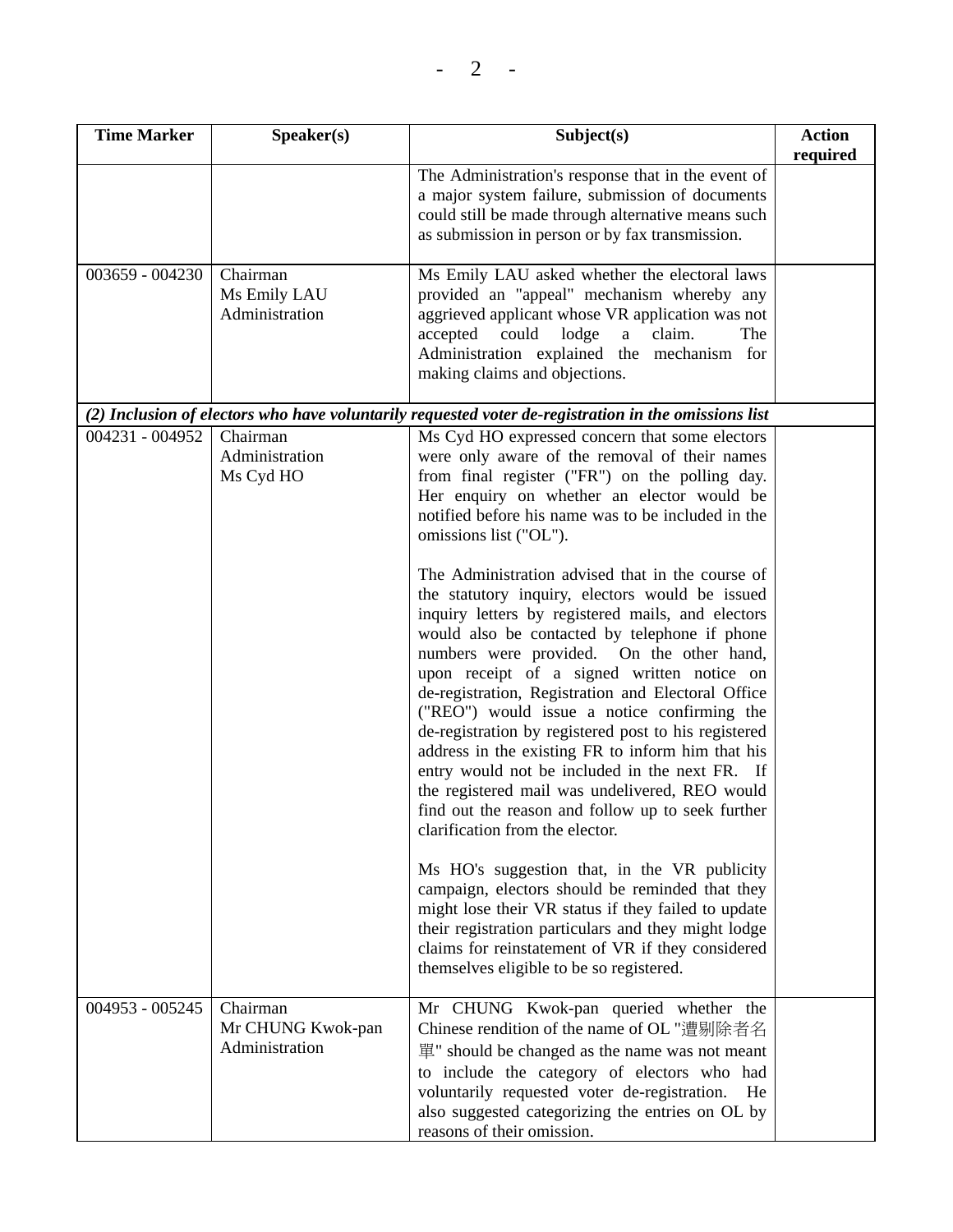| <b>Time Marker</b> | Speaker(s)                                      | Subject(s)                                                                                                                                                                                                                                                                                                                                                                                       | <b>Action</b><br>required               |
|--------------------|-------------------------------------------------|--------------------------------------------------------------------------------------------------------------------------------------------------------------------------------------------------------------------------------------------------------------------------------------------------------------------------------------------------------------------------------------------------|-----------------------------------------|
|                    |                                                 | In response to the Chairman and Mr CHUNG, the<br>Administration explained the existing arrangement<br>but undertook to further consider the suggestion.                                                                                                                                                                                                                                          | <b>Admin</b><br>(para. 3 of<br>minutes) |
| 005246 - 005508    | Chairman<br>Mr YIU Si-wing<br>Administration    | Mr YIU Si-wing's enquiry on whether a person<br>had to provide reasons for his application for<br>re-registration<br>de-registration.<br><b>or</b><br>The<br>Administration responded that it was not required.                                                                                                                                                                                  |                                         |
| 005509 - 010237    | Chairman<br>Mr TAM Yiu-chung<br>Administration  | Mr TAM Yiu-chung expressed concern that some<br>elderly people had lost their voting rights<br>inadvertently because they did not know that they<br>needed to respond to the inquiry letters sent to<br>them during the random checking conducted by<br>REO.                                                                                                                                     |                                         |
|                    |                                                 | Discussion on the follow-up actions taken by REO<br>in response to complaints against vote-rigging in<br>the run-up to the by-election for Eastern District<br>("DC") Nam<br>Council<br>Fung<br>Constituency<br>scheduled for 18 May 2014.                                                                                                                                                       |                                         |
| $010238 - 011115$  | Chairman<br>Ms Emily LAU<br>Administration      | Ms Emily LAU's enquiry on the rationale of the<br>proposal of inclusion of electors who had<br>voluntarily requested voter de-registration in OL.<br>The Administration responded that the proposed<br>arrangement would enhance transparency in the<br>electoral procedure and show a complete picture<br>of all electors who were on the existing FR but<br>would be omitted from the next FR. |                                         |
| 011116 - 011641    | Chairman<br>Administration                      | The Chairman expressed concern that a registered<br>elector was unable to receive a letter from REO<br>because his residential address registered by REO<br>was incorrect. His enquiry about the handling of<br>similar cases if administrative error on the part of<br>REO was involved.                                                                                                        | <b>Admin</b><br>(para. 4 of<br>minutes) |
| 011642 - 012010    | Chairman<br>Mr CHUNG Kwok-pan<br>Administration | Mr CHUNG Kwok-pan's enquiry about the<br>eligibility criteria for registration of functional<br>constituency ("FC") electors having regard to<br>case(s) allegedly involving electors of the Textiles<br>and Garment FC who did not engage in textiles<br>and garment business but other businesses.                                                                                             | <b>Admin</b><br>(para. 4 of<br>minutes) |
| 012011 - 012829    | Chairman<br>Ms Emily LAU<br>Administration      | Ms Emily LAU called on the Administration to<br>address members' concern on issues related to the<br>administration of membership of specified bodies<br>in FCs.                                                                                                                                                                                                                                 |                                         |